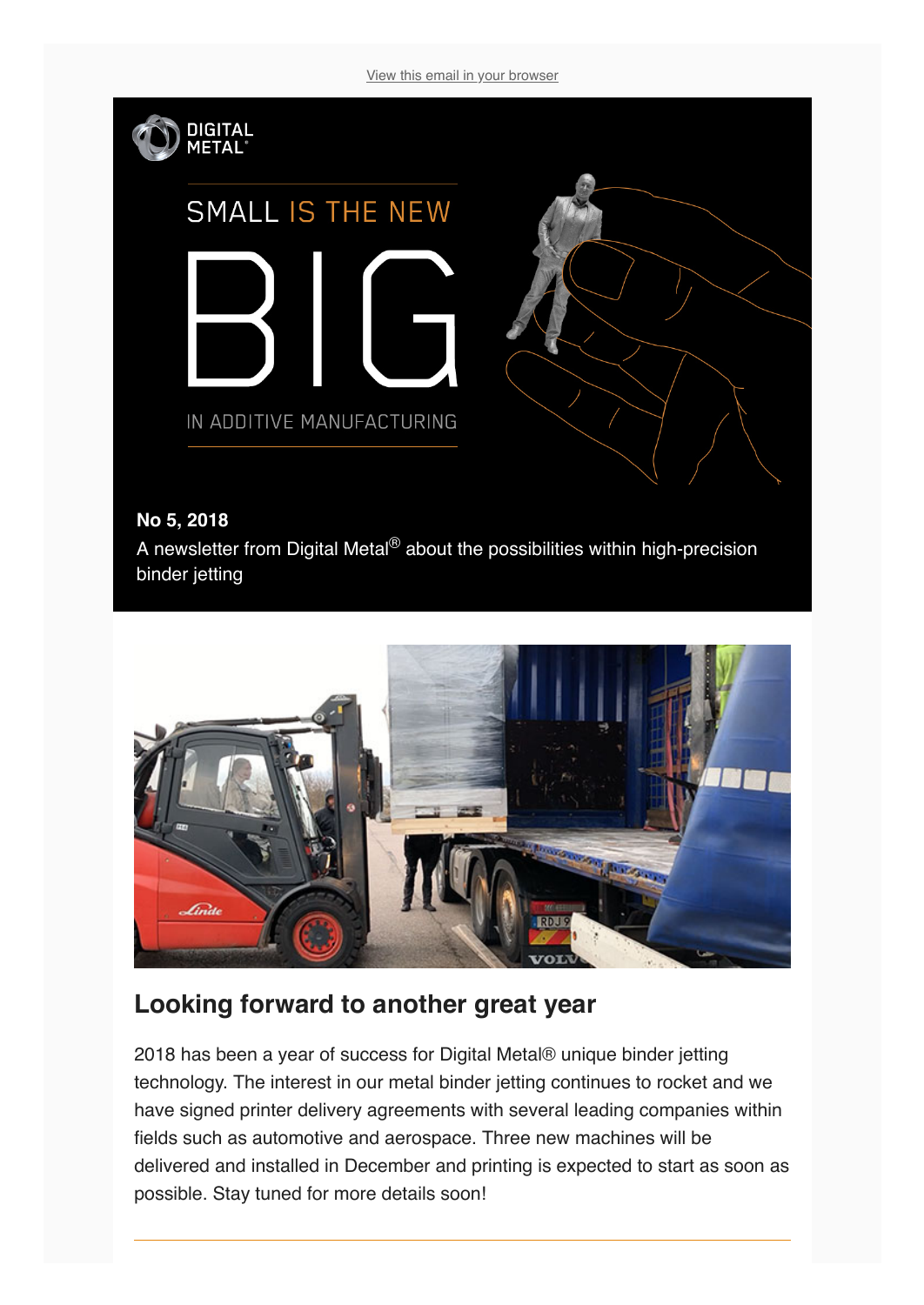

## **Over 300,000 components produced**

High productivity, excellent surface quality and great resolution have brought our 3D metal printing technology to a world-class benchmark standard. Up to date, more than 300,000 high-quality components have been produced for world-leading companies with 30 designs running in volume production on repeat orders.

[Read about some of our latest cases](https://digitalmetal.tech/cases/customers/)



## **No-hand production concept offers new possibilities**

Digital Metal® remains at the forefront of 3D metal printing. Recently, we introduced an automated no-hand production concept. The initial step is automation during the powder removal step. In the future, the majority of the process will be handled by a robot, which will eliminate practically all manual work thus further increasing productivity. This means that our technology is now getting ready for serial production of high-volume components. [Read more at our site](https://digitalmetal.tech/news-and-media/news-flow/)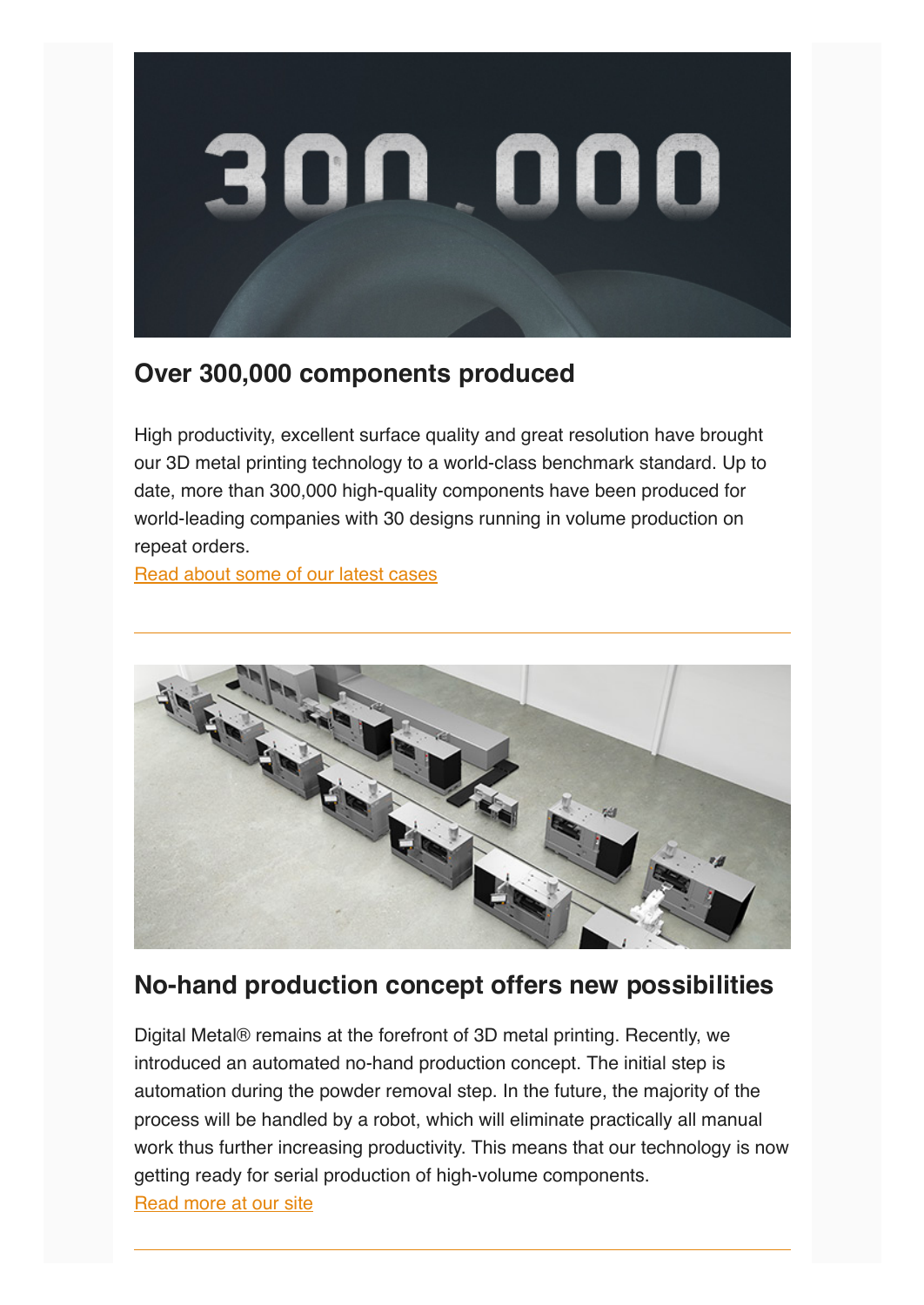

## **Huge interest at TCT and Formnext**

Digital Metal continues to attract attention at trade shows around Europe. Visitors to Formnext 2018 in Frankfurt in November were able to see Digital Metal's DM P2500 printers live on the show floor. Many were truly fascinated with the surface quality, resolution and high productivity of our technology.

The reactions at the TCT Show in Birmingham in September were similar. The visitors were astonished at the detail quality of the parts off the machine. As a reporter noted "working at a layer height of  $42 \mu m$  the level of detail is impressive".

[Read more about the advantages of the Digital Metal technology on our](https://digitalmetal.tech/home-digital-metal/advantages/) website



# **Happy Holidays!**

Finally, we would like to wish you a very Happy Holiday season. Thank you for a great year, and we wish you all the best as you embark on 2019. We will do our utmost to make it a spectacular 3D metal printing year!